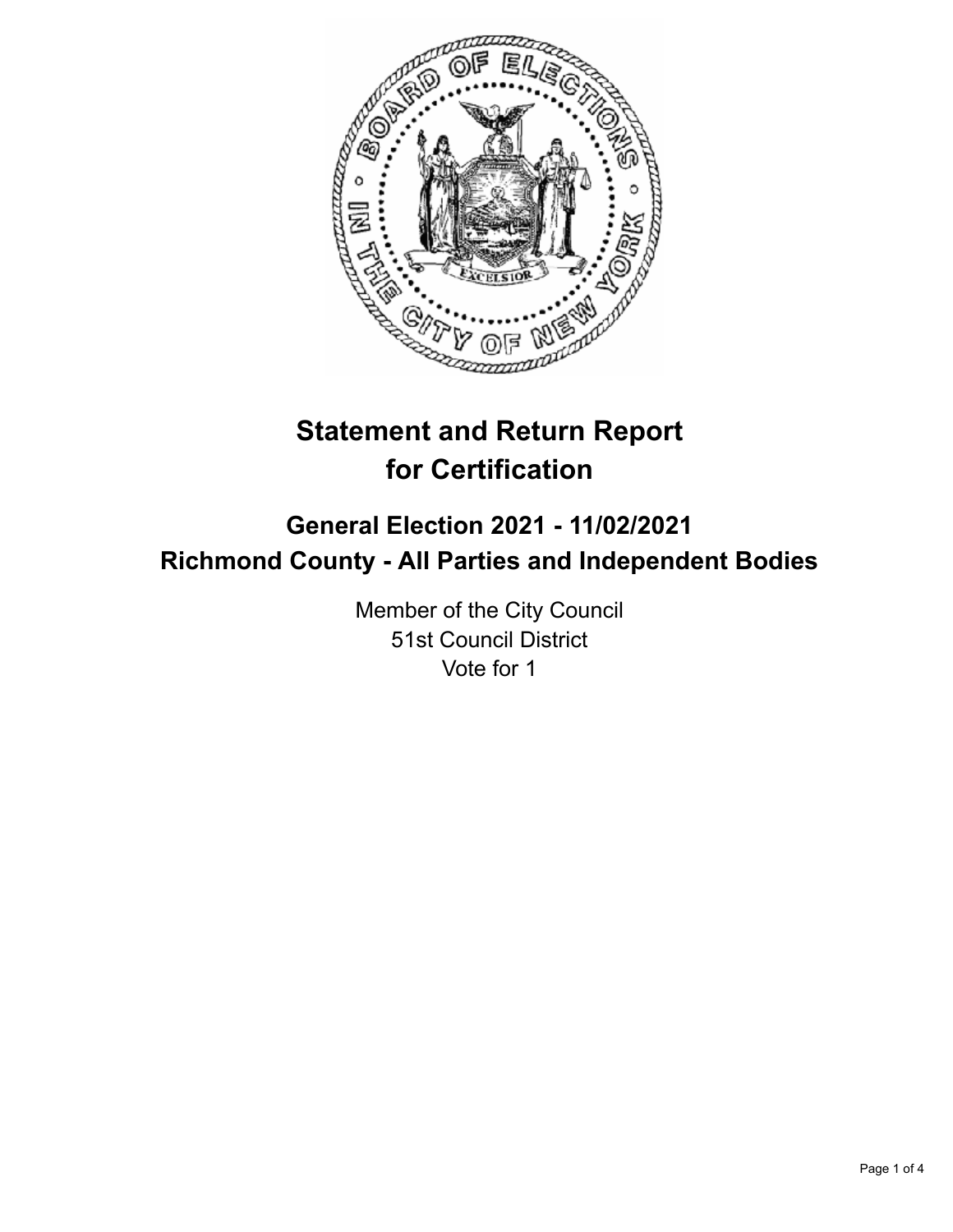

## **Assembly District 62**

| <b>PUBLIC COUNTER</b>                                    | 30,627                |
|----------------------------------------------------------|-----------------------|
| MANUALLY COUNTED EMERGENCY                               | $\mathbf{2}^{\prime}$ |
| ABSENTEE / MILITARY                                      | 1,220                 |
| <b>AFFIDAVIT</b>                                         | 179                   |
| <b>Total Ballots</b>                                     | 32,028                |
| Less - Inapplicable Federal/Special Presidential Ballots | 0                     |
| <b>Total Applicable Ballots</b>                          | 32,028                |
| OLIVIA JOHANNA DRABCZYK (DEMOCRATIC)                     | 4,342                 |
| JOSEPH C. BORELLI (REPUBLICAN)                           | 24,156                |
| JOSEPH C. BORELLI (CONSERVATIVE)                         | 1,978                 |
| DAVID M. CARR (WRITE-IN)                                 | 1                     |
| HOLLY RAE PHILLIPS (WRITE-IN)                            | 1                     |
| JAMAL EVANS (WRITE-IN)                                   | 1                     |
| KATHLEEN K. DORMAN (WRITE-IN)                            | 1                     |
| KATHLEEN M. PESILE (WRITE-IN)                            | $\mathbf{1}$          |
| MELISSA LOUGHLIN (WRITE-IN)                              | 1                     |
| MICHAEL K. O'ROURKE (WRITE-IN)                           | $\mathbf{1}$          |
| SAL ALBANESE (WRITE-IN)                                  | 1                     |
| THOMAS COCOLA (WRITE-IN)                                 | 1                     |
| TOM FRAHER (WRITE-IN)                                    | 1                     |
| UNATTRIBUTABLE WRITE-IN (WRITE-IN)                       | 8                     |
| UNCOUNTED WRITE-IN PER STATUTE (WRITE-IN)                | 1                     |
| <b>Total Votes</b>                                       | 30,495                |
| Unrecorded                                               | 1,533                 |

## **Assembly District 63**

| PUBLIC COUNTER                                           | 5,209 |
|----------------------------------------------------------|-------|
| <b>MANUALLY COUNTED EMERGENCY</b>                        | 0     |
| ABSENTEE / MILITARY                                      | 343   |
| <b>AFFIDAVIT</b>                                         | 15    |
| <b>Total Ballots</b>                                     | 5,567 |
| Less - Inapplicable Federal/Special Presidential Ballots | 0     |
| <b>Total Applicable Ballots</b>                          | 5,567 |
| OLIVIA JOHANNA DRABCZYK (DEMOCRATIC)                     | 1,445 |
| JOSEPH C. BORELLI (REPUBLICAN)                           | 3,462 |
| JOSEPH C. BORELLI (CONSERVATIVE)                         | 291   |
| CHRISTINA ZACHAREZAK (WRITE-IN)                          | 1     |
| POLINA ROGOV (WRITE-IN)                                  | 1     |
| SAL ALBANESE (WRITE-IN)                                  | 1     |
| UNATTRIBUTABLE WRITE-IN (WRITE-IN)                       | 1     |
| UNCOUNTED WRITE-IN PER STATUTE (WRITE-IN)                | 1     |
| <b>Total Votes</b>                                       | 5,203 |
| Unrecorded                                               | 364   |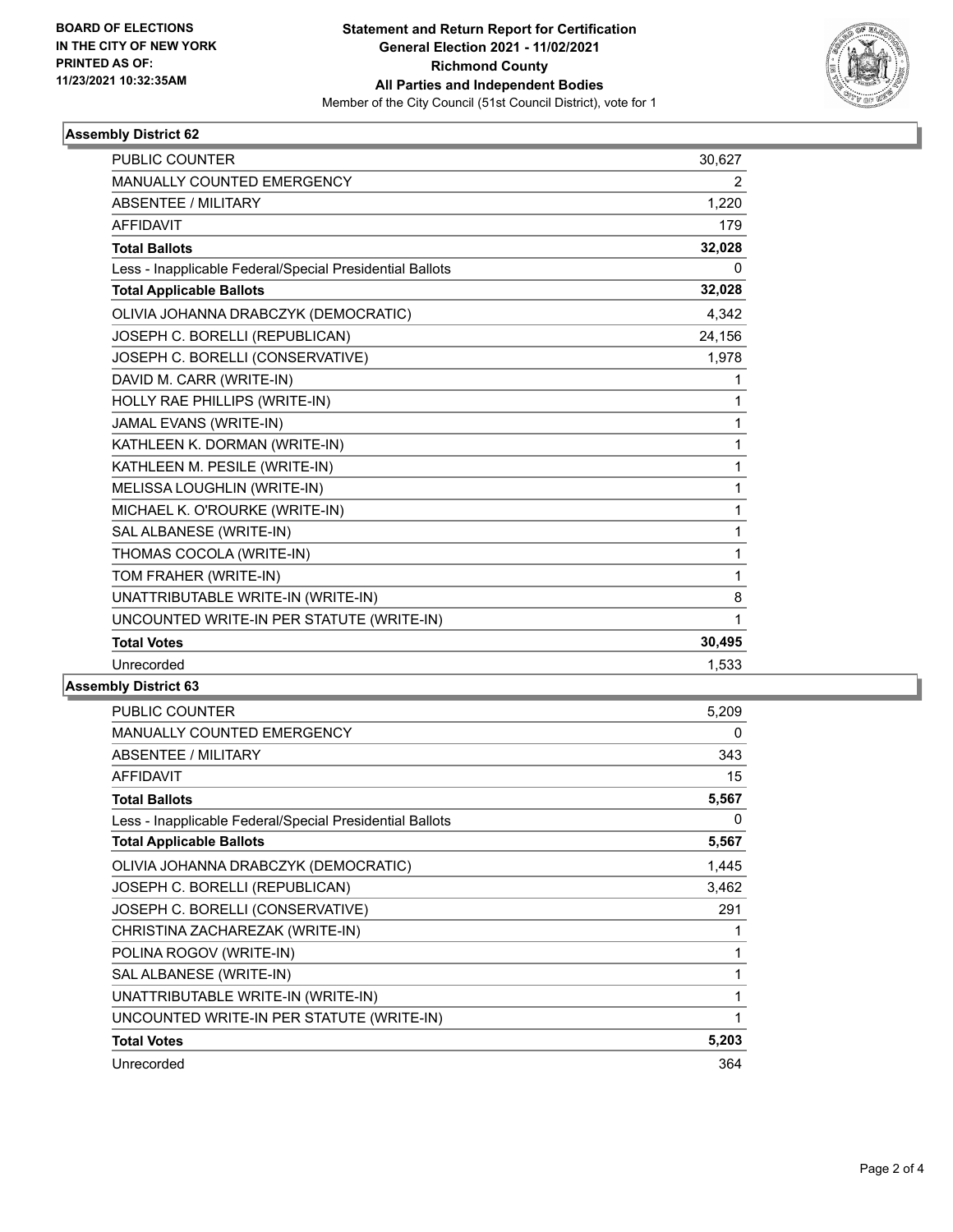

## **Assembly District 64**

| 5,227 |
|-------|
| 0     |
| 209   |
| 33    |
| 5,469 |
| 0     |
| 5,469 |
| 841   |
| 4,003 |
| 361   |
|       |
|       |
| 5,207 |
| 262   |
|       |